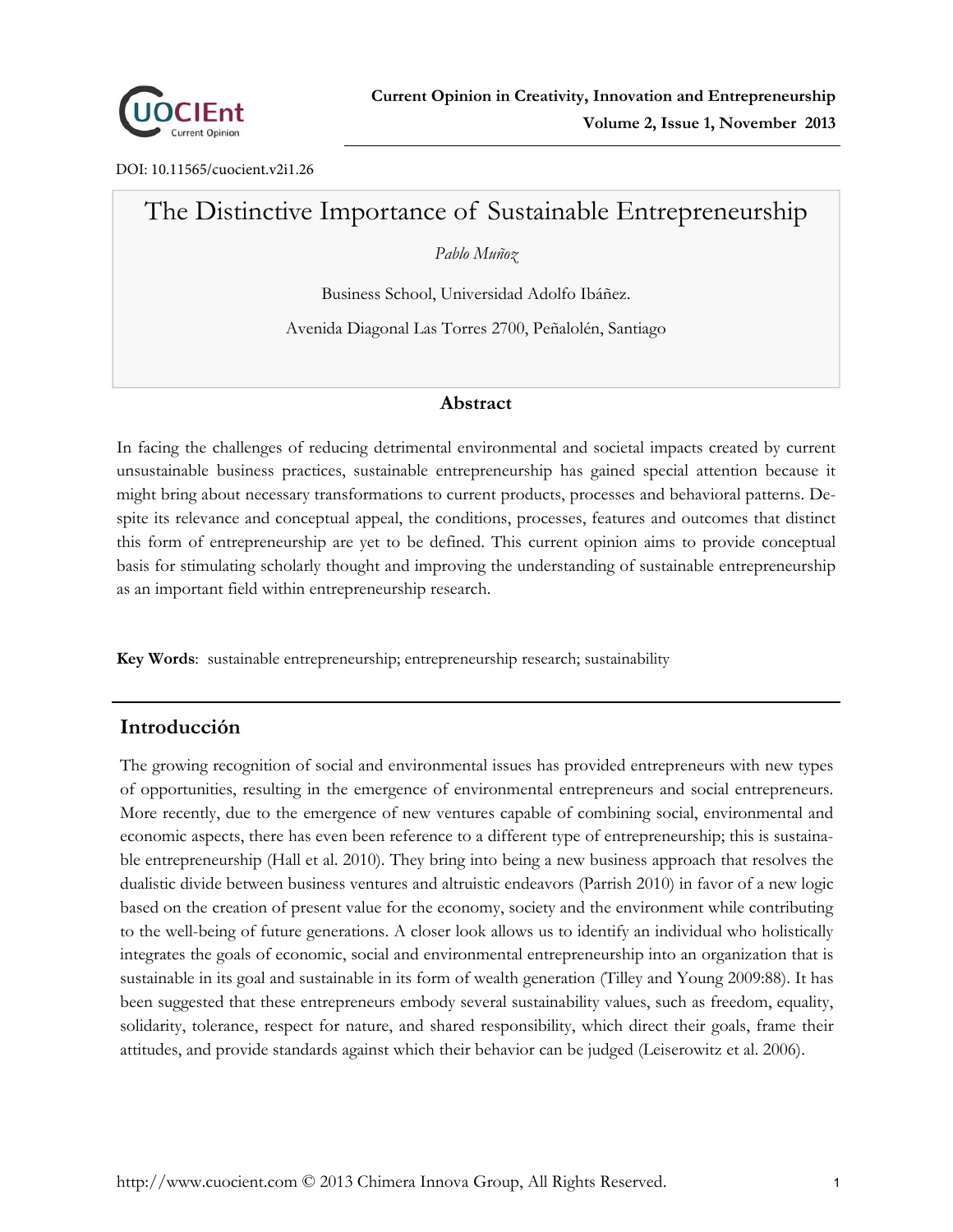This emergent form of entrepreneurship seems to possess distinct features and the process through which sustainability opportunities are pursued appears to be more complex than its traditional counterpart (Patzelt and Shepherd 2010).

Despite its conceptual appeal and recent surge of research interest in this field, there remains a lack of understanding of the nature of the phenomenon. There is a need to define boundaries, connect theoretical fields and provide deeper explanations of sustainable entrepreneurship (SE) beyond current approaches to eco or social entrepreneurship.

For this emerging scholarly field to take strong roots, its research questions need to be situated in a concrete framework to visualise the specific conditions, features, and outcomes that account for sustainable entrepreneurship, and its distinctive importance within entrepreneurship research needs to be well established. In this vein, two questions need to be addressed: what exactly is the subject matter of sustainable entrepreneurship?, and what is the distinctive contribution of this field to a broader understanding of business enterprise?

## **The Distinctive Importance**

Given the E in SE, there are natural roots in entrepreneurship research. However, entrepreneurship literature has so far been unable to capture or explain, both at conceptual and empirical levels, the logic of creating present value for the economy, society and the environment while contributing to the well-being of future generations. Even though traditional definitions of entrepreneurship (e.g. Venkataraman, 2007) do consider the impact of the entrepreneurial activity, sustainable entrepreneurship refers to a new logic in the process of opportunity development, through which different outcomes are simultaneously pursued, namely social, environmental and economic sustainability.

Dean and McMullen (2007:58) define sustainable entrepreneurship as "the process of discovering, evaluating, and exploiting economic opportunities that are present in market failures, which detract from sustainability, including those that are environmentally relevant". Similarly, Hockerts and Wüstenhagen (2010:482), define it as "the discovery and exploitation of economic opportunities through the generation of market disequilibria that initiate the transformation of a sector towards an environmentally and socially more sustainable state". More recently, Shepherd and Patzelt (2011:137) offer the following definition: "sustainable entrepreneurship is focused on the preservation of nature, life support, and community in the pursuit of perceived opportunities to bring into existence future products, processes, and services for gain, where gain is broadly construed to include economic and non-economic gains to individuals, the economy, and society".

Sustainability-driven enterprises are not only about social and environmental entrepreneurship, whereby only social and environmental objectives are to be pursued; nor are only about economic entrepreneurship, although they strive for obtaining economic profit. This approach combines all components of sustainable development equally, holistically and integrally (Tilley and Young 2009), which means that this kind of entrepreneurial activity is about simultaneously achieving the three objectives, while committing to securing the economic welfare and social well-being of future generations, and ensuring a longterm sustainability of the environment (Young and Tilley 2006). In their delineation of the field, Shepherd and Patzelt (2011) provide support to this approach. In their account, the practice of sustainable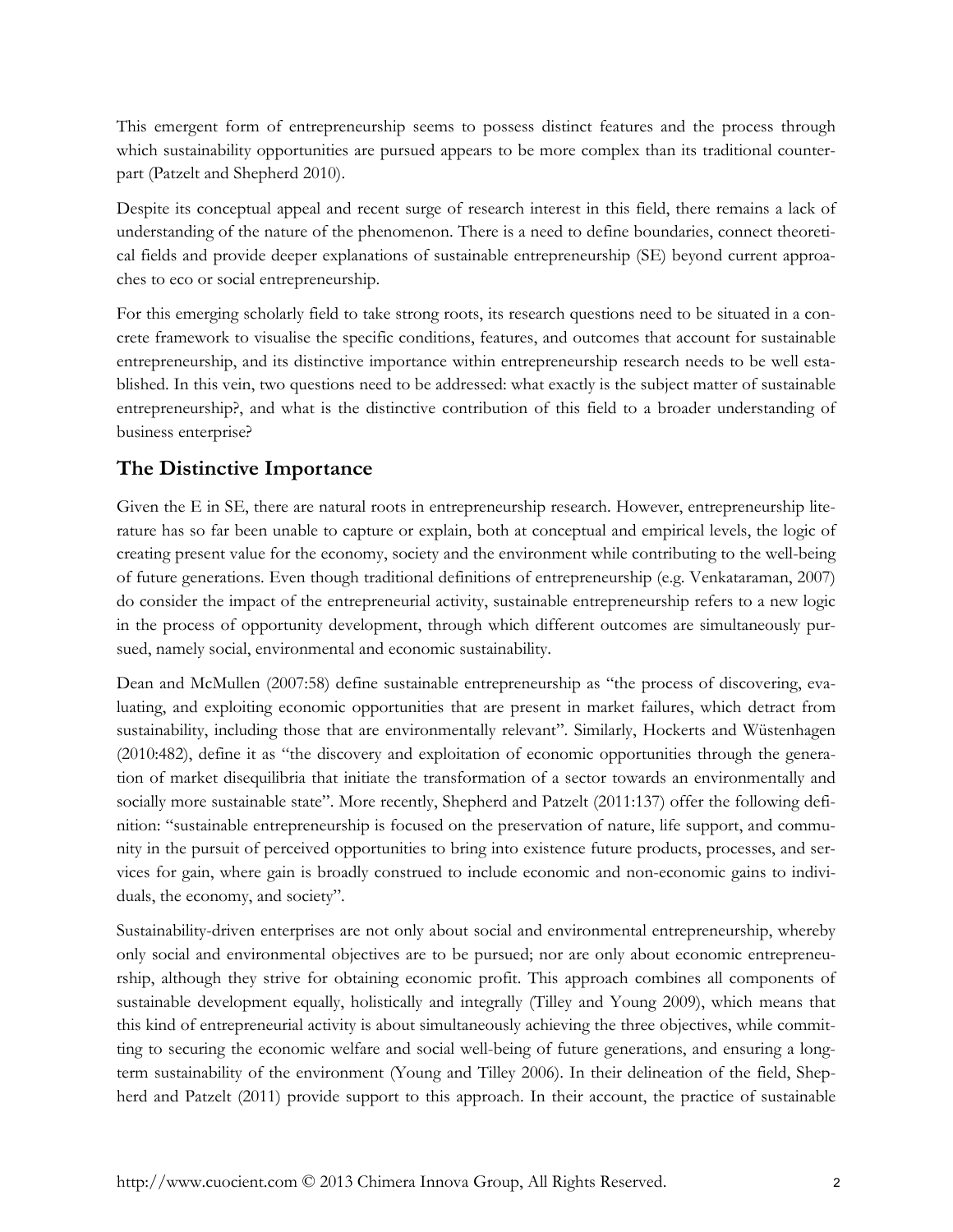entrepreneurship entails sustaining and developing six elements: three constructs informed by sustainable development literature, i.e. sustain nature, life support systems and communities; and three constructs informed by entrepreneurship literature, i.e. develop economic gains, non-economic gains to individuals and non-economic gains to society.

What is missing in the above definitions is an overarching goal or logic based on which economic, social, and environmental sustainability can be put under one mantra. Accordingly, I propose a definition of the phenomenon that draws upon literatures on business sustainability and entrepreneurship: Sustainable entrepreneurship is focused on pursuing business opportunities to bring into existence future products, processes and services, while contributing to sustain the development of society, the economy and the environment and consequently to enhance the well-being of future generations. Sustainable entrepreneurship hence embodies a new form of entrepreneurial value creation aimed at fostering not three, but four central factors: social justice, environmental protection, economic prosperity and intra and intergenerational equity. That being the case, this definition establishes not only the different dimensions along which development is to be directed, but also an overarching concern with the fate of future generations. By doing so, it integrates two central elements of sustainability: the mutual need for environmental protection and development (Dresner, 2008) and the necessity of equity within and between generations (Beckerman, 2009).

To make the argument that SE is to be considered on its own merits as an important field within entrepreneurship research, I need to refute the intuitive counterfactual argument that SE is simply a particular form of entrepreneurship. In other words, if one could argue that any SE activity meets the broader definition of entrepreneurial activity, then SE is simply a subset of entrepreneurship. If on the other hand, we could show that SE activities would not necessarily qualify as entrepreneurial activities if judged on economic merits alone, then a case can be made for SE as important enough for requiring especial scholarly attention. In the exposition of the argument, I will use the illustrative case of British entrepreneur and eco-chef Arthur Potts Dawson. In March 2009, Arthur and his business partners joined efforts to elaborate the idea for a new business: The People's Supermarket. In facing the unsustainable business practices of the British retail sector, they wanted to develop a food buying and retail network that connects an urban community in central London with local farmers. The idea was to engineer social change while promoting values they considered ecological and fair. The People's Supermarket would be a hybrid sustainable venture, a convenience supermarket store run as a cooperative that achieves its growth and profitability targets whilst operating within values based on equity and cohesion, and advances the cause of community development and healthy living. This store emerges as an alternative to supermarkets, one that provides good-quality food at affordable prices and restores the link between the shopper and the producer.

The logic is simple: people pay  $f<sub>1</sub>25$  a year for one share in the sustainable supermarket and commit to work four hours in the shop each month. In return, they get 10 per cent off all their purchases, a share of the ownership of the store and a vote in deciding how the whole enterprise should be run. Hybridity, collective ownership and sustainability constitute the fundamental core of the business model. By doing so, they wanted to deconstruct the way mass food retailers do business and reshape it along what they feel are more ethically and environmentally sustainable pathways. Arthur was committed to integrating environmental best practices into all business activities. In developing the venture, he and his partners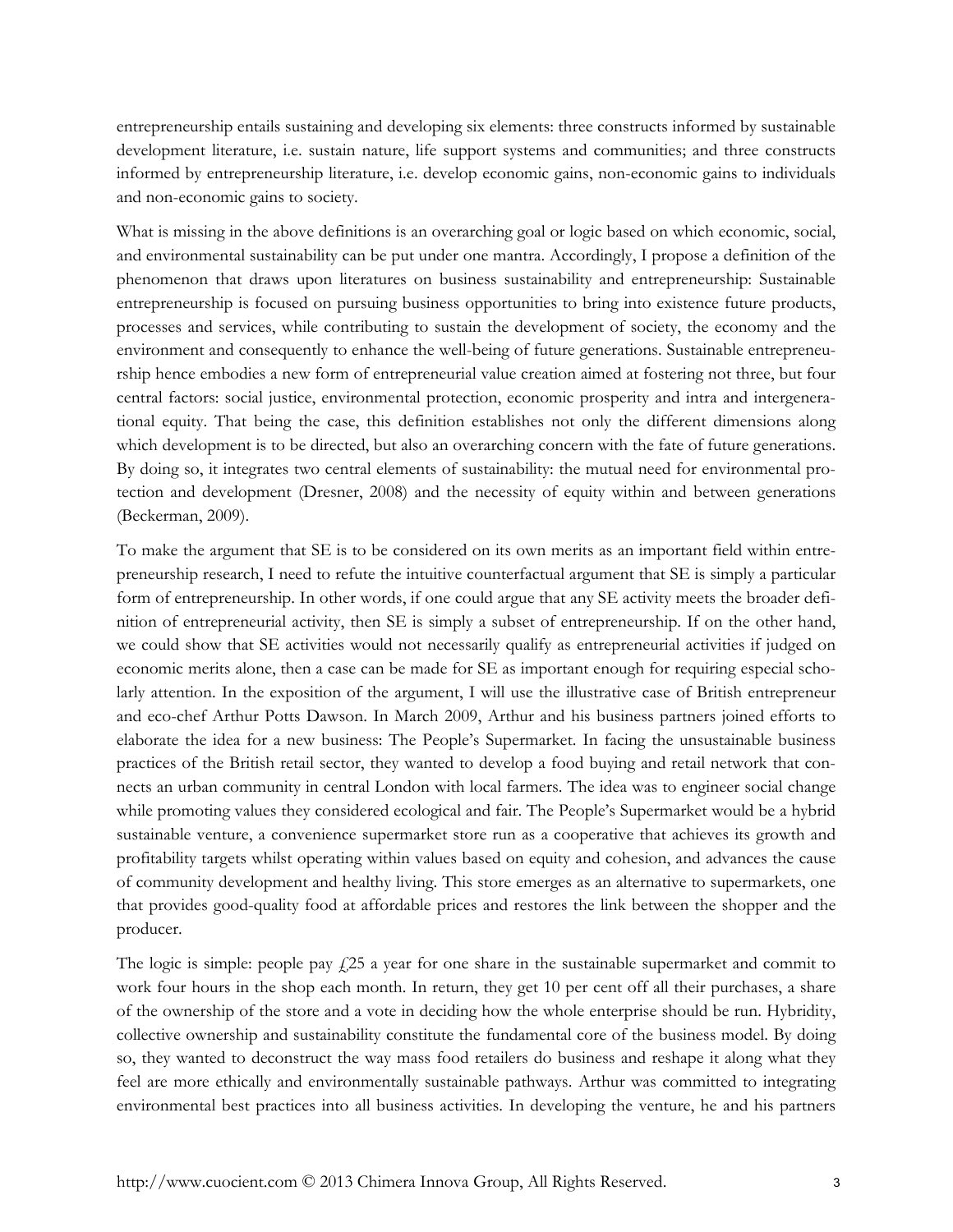accepted their environmental responsibilities and recognized their obligation to reduce the impact of the venture's operations on the environment. Every operational unit was created with a clear definition of its social, commercial and environmental goals, how they were to be pursued, and how each of these units were to contribute to the business in achieving its sustainability ambitions.

In pursuing their goals they created The People's Kitchen, a business unit that cooks ready-meals from the supermarket's out-of-date fruit and vegetables. By doing so, they reduced their monthly food waste by 500 kilograms, increased the sales of ready-meals and gave the possibility of full-time employment to four community members, previously unemployed. They also created The People's Florist, which is a business idea that emerged when a local family was forced out of business when they lost their store. The Supermarket needed to increase their produce range and flowers were a profitable alternative. Instead of developing a new business unit, Arthur offered the family a place to sell their flowers for a small fee. The logic is that the emergence of any new local supermarket should not affect negatively, but rather boost the local economy. With the aim of extending their service they created The People's Delivery. Instead of charging themselves for delivering produce, they decided to offer young, unemployed people from the community the chance to deliver produce to customers and earn the charge for the service. By offering a space within the supermarket and opening up job opportunities for members of the community, Arthur also managed to improve the life of their social environment.

The People's Supermarket is not only about social and environmental entrepreneurship, whereby only social and environmental objectives are to be pursued; nor is it only about economic entrepreneurship, although it strives for obtaining economic profit. Potts's approach combines all components of sustainable development equally, holistically and integrally (Tilley et al. 2009), which means that this kind of entrepreneurial activity is about simultaneously achieving the three objectives, and committing to securing the economic welfare and social well-being of future generations, and ensuring a long-term sustainability of the environment (Young and Tilley 2006).

Let's consider what it means to be pursuing social and environmental objectives concurrent with pursuing economic viability. At any decision point, there is a compelling argument that can be made about possibilities to strengthen the economic bottom line through the logic of economy of scale or scope and based on maximizing sales per square meter of retail space. Shunning this logic means being subject on high opportunity costs based on economic logic alone. Arguably, no entrepreneur operating on economic principles alone would settle for the operational and value chain configuration selected by Potts in the name of serving the community and the environment. In other words, this particular form of business activity would not exist under a logic that defines entrepreneurship as the pursuit of opportunities for profit, and opportunities as the situations in which revenues simply exceed costs.

The People's Supermarket shows us that entrepreneurial action can do many things, from creating economic gains for investors, entrepreneurs and economies, to preserving ecosystems (Meek et al. 2010) and improving the well-being of communities (Shepherd and Patzelt, 2011) and future generations (Tilley and Young, 2009). It has therefore the potential to cover wide, emerging aspects of reality (Wiklund et al. 2011). By overcoming barriers to the efficient functioning of markets for social and environmental resources (Dean and McMullen, 2007), entrepreneurship can indeed resolve sustainability challenges (York and Venkataraman, 2010) and operate as a central force in the development of an ecologically and so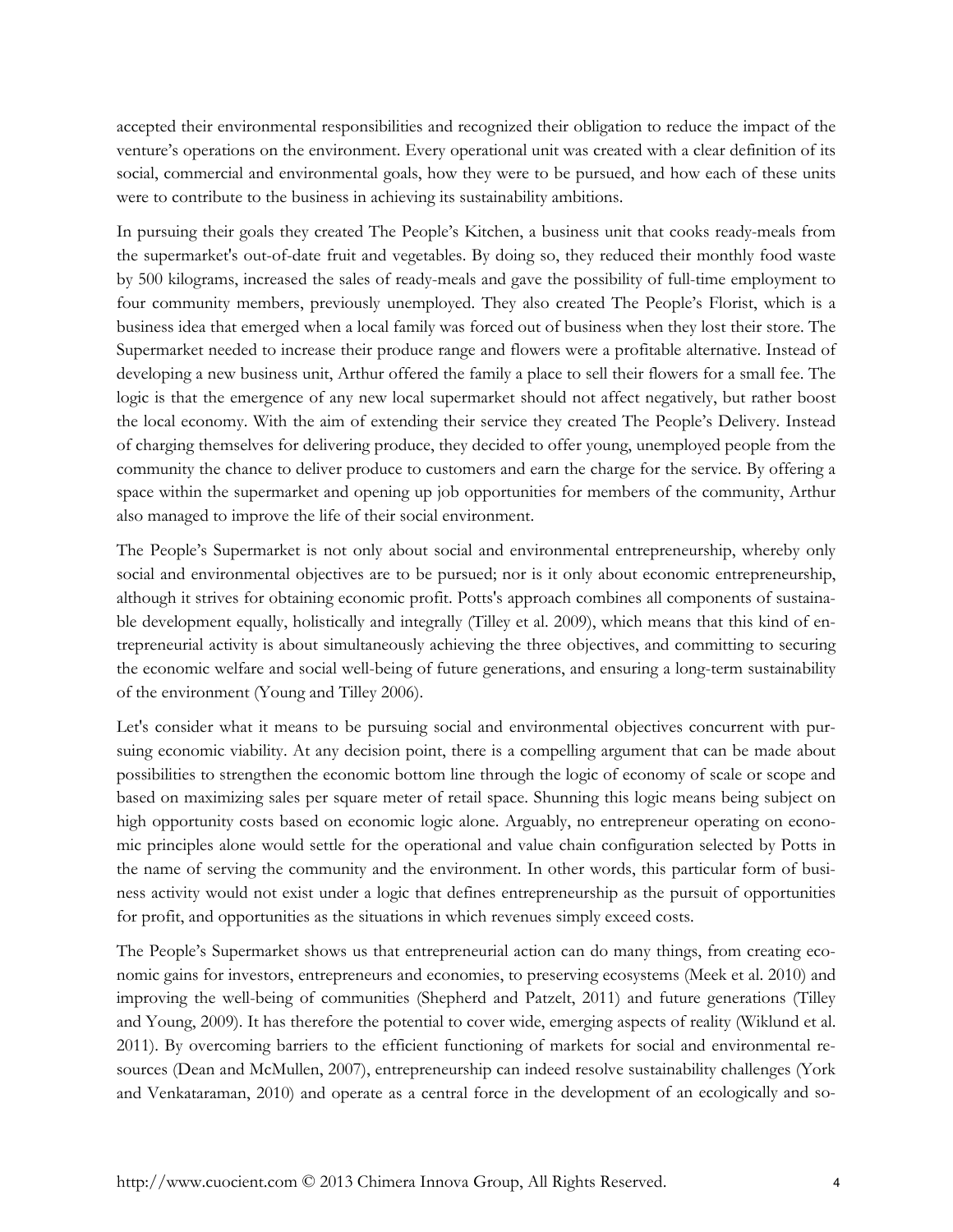cially sustainable economy (Pacheco et al. 2010). In this context, sustainable entrepreneurs have been recognized as the engine of this process of change (Dean and McMullen 2007; Hall et al. 2010) and key actors in creating sustainable growth and wealth (Tilley and Young 2009).

This phenomenon without a doubt expands the prevailing entrepreneurial logic and extends the traditional view of entrepreneurial action, which understands action as the behavior in response to a judgmental decision under uncertainty about a possible opportunity for profit (Hebert and Link 1988). It is not only about pursuing opportunities for profit, but also about discovering or creating and pursuing opportunities for protecting, and further, improving natural and social environments. Although the understanding of the phenomenon has evolved through two separate streams, i.e. social and environmental entrepreneurship (Hockerts and Wüstenhagen 2010), sustainable entrepreneurship, as the conceptual category that gathers triple-bottom line new ventures, is the only category that focuses specifically on sustainable development. As Shepherd and Hockerts (2011) suggest, ecopreneurship and social entrepreneurship are part of, not synonymous with, sustainable entrepreneurship. Ultimately, it is about the combination of economic, social and environmental value creation, with an overall concern with the well-being of future generations.

Given this particular complexity and the practical relevance of SE in improving the development of society, the economy and the environment, it seems appropriate to think of sustainable entrepreneurship beyond any possible reductionist view. Its merits require particular attention within entrepreneurship research, which calls for an appropriate theoretical and methodological definition. Sustainable entrepreneurship research is needed to explore the role of entrepreneurial action as a mechanism for sustaining nature and ecosystems while providing economic and non-economic gains for investors, entrepreneurs and societies (Shepherd and Patzelt 2011).

### **Final thoughts**

Sustainable entrepreneurship as a research field is in its beginnings and I hope that this current opinion will help advance its development. I aimed to provide conceptual basis for stimulating scholarly thought and improving the understanding of sustainable entrepreneurship as an important field within entrepreneurship research. This offers a common platform for uniting a diverse academic community interested in a timely and important issue.

#### **References**

Beckerman, W. (1999) Sustainable Development and Our Obligations to Future Generations. In Dobson, A. [ed.] Fairness and Futurity: Essays on Environmental Sustainability and Social Justice, 71-92. Oxford: Oxford University Press.

Cohen, B., and Winn, M. (2007) Market imperfections, opportunity and sustainable entrepreneurship. Journal of Business Venturing, 22(1): 29-49

Dean, T. and McMullen, J. (2007) Towards a theory of sustainable entrepreneurship: Reducing environmental degradation through entrepreneurial action. Journal of Business Venturing, 22(1): 50-76

Dresner, S. (2008) The Principles of Sustainability. 2nd edition. London: Earthscan.